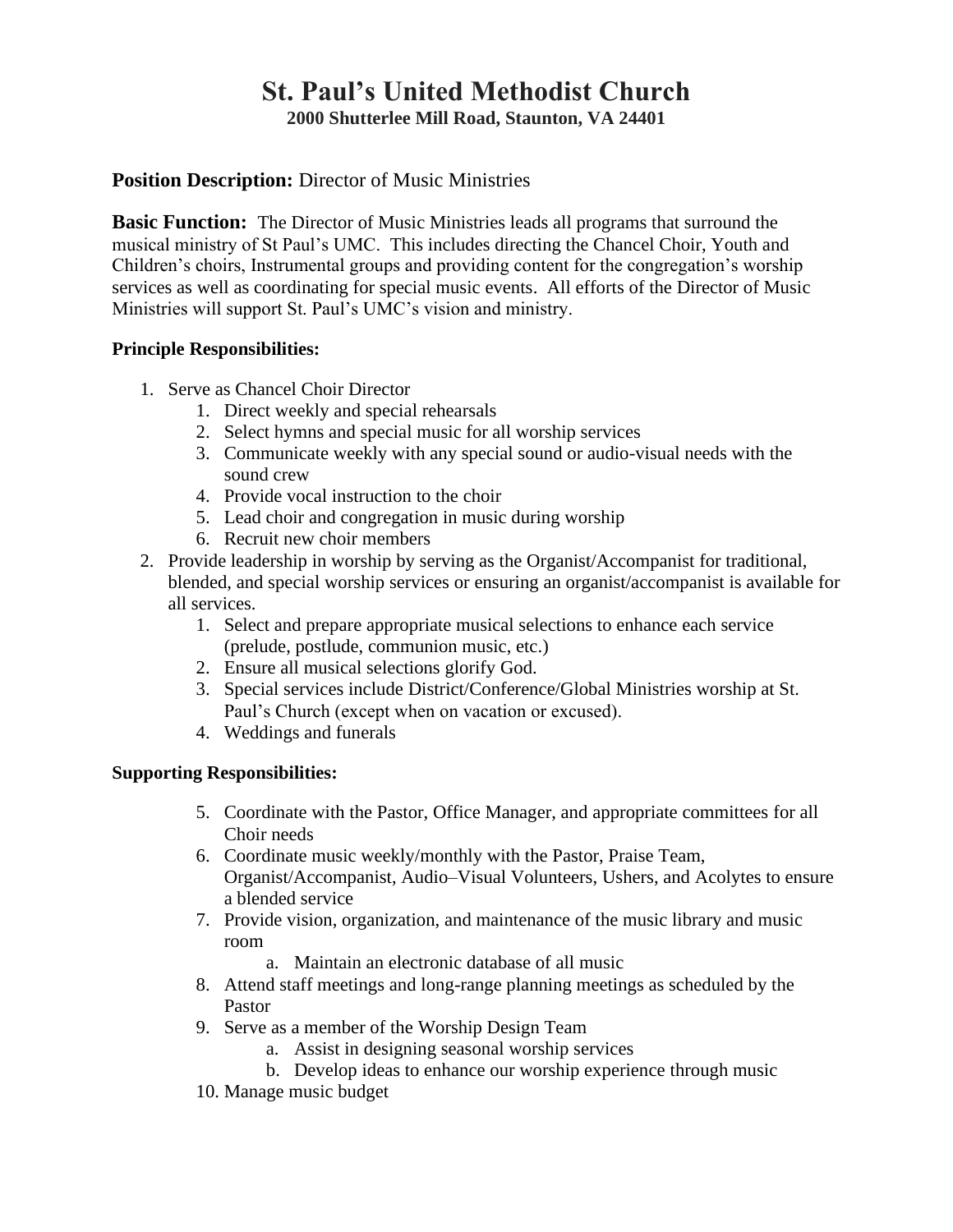- a. Prepare a yearly budget and submit it to the Finance Committee
- 11. Ensure proper care and tuning of instruments used in worship
- 12. Continue to pursue continuing education opportunities to enhance professional competence
- 13. Build and maintain a strong relationship with area musicians and develop a list of musicians to select from for special services
- 14. Organize instrumental and vocal soloists to enhance and assist in the worship experience for special programs and services
	- a. Rehearse with instrumental and vocal soloists to ensure a quality worship experience
- 15. Serve on any planning team for coordinating special community worship services at St. Paul's and throughout the community.
- 16. Coordinate musical support for outside events such as weddings and funerals to include providing support to musicians using church instruments.

### **Organizational Relationship:**

- 1. The Director of Music Ministries reports to the Pastor and the Worship Design Team
	- a. Weekly discussions on preparations for worship service
	- b. The Pastor and SPRC will provide an annual evaluation
- 2. The Director of Music Ministries supervises and communicates worship needs and ideas to:
	- a. Organist/Accompanist
	- b. Praise team
	- c. Audio-Visual Support Team

#### **Required Qualifications:**

- 1. A Bachelor of Arts Degree in Music /Music Education, a Certification in Sacred Music, or comparable in music and worship music education
- 2. Practicing Christian
- 3. Proficiency in piano
- 4. Exhibit strong knowledge of hymns and various styles of music for worship
- 5. Strong conducting skills for leading a church choir and congregation
- 6. Support St. Paul's Church in its vision and ministry
- 7. Ability to work effectively with church staff and volunteers

#### **Desirable Qualifications**

- 1. Previous experience preferred but not required leading a church choir and/or music program
- 2. Proficiency in organ or desire and ability to learn to play the organ

#### **Work Hours:**

1. This position requires an average of 20 hours weekly (flexible as the Easter and Christmas Season requires more time and special services)